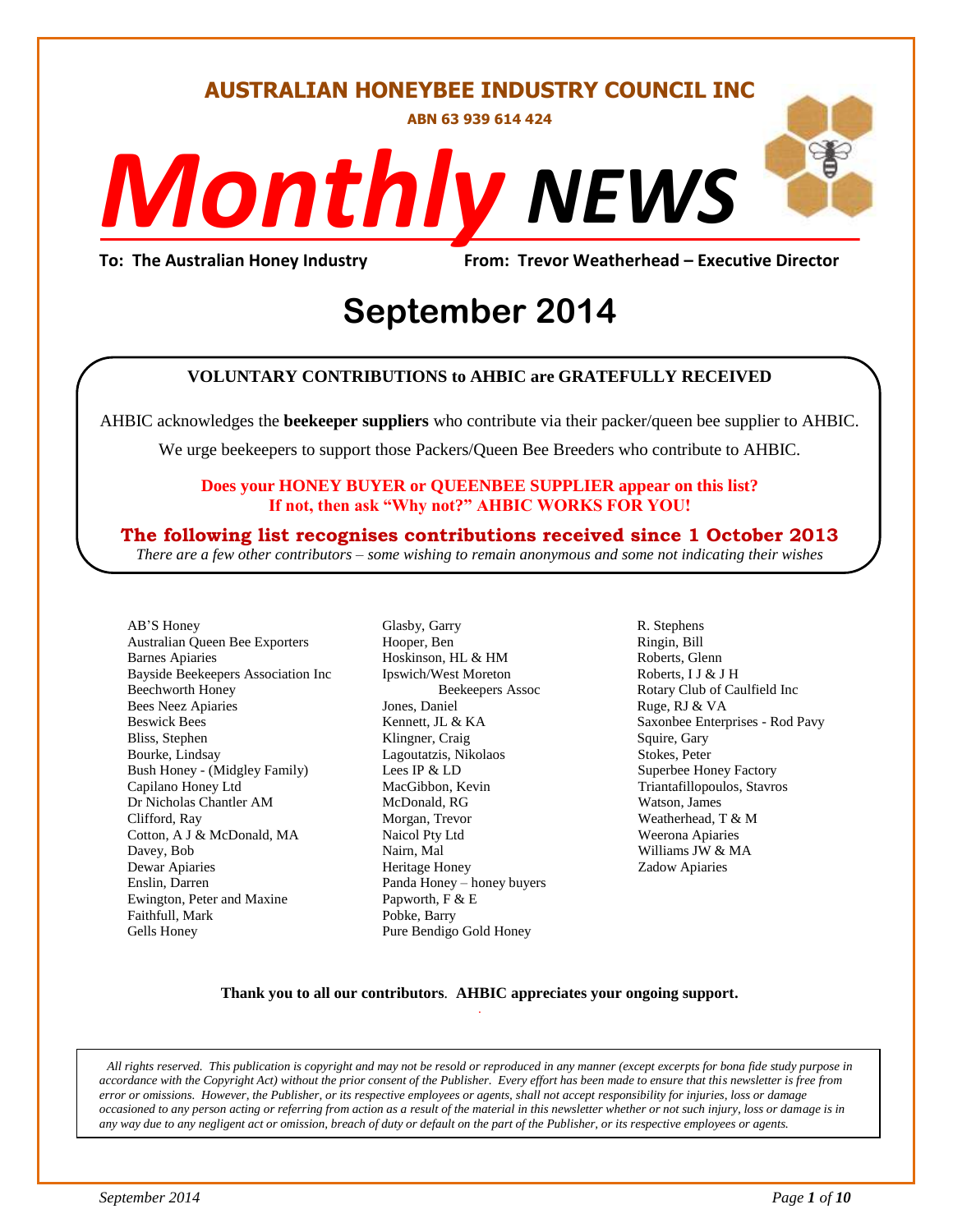#### **LATEST ON HONEY LEVY REFORM AND INCREASE**

There are meetings coming up at the end of October to look at the draft copies of the National Biosecurity Plan and the Code of Practice. Looking at and examining these drafts are the member bodies of AHBIC and also the National Biosecurity Committee nominees.

There is planned to be a final meeting to look at these documents in April next year.

The Business Case is still with the Department and the period for any objections finished on 30 September. To date AHBIC has received no objections.

All going to plan things should be in place by 1 July, 2015.

#### **SENATE INQUIRY INTO LEVY THE SYSTEM**

An Inquiry by the Senate Standing Committee on Rural Affairs and Transport has been announced. Details can be found at

[http://www.aph.gov.au/Parliamentary\\_Business/Committees/Senate/Rural\\_and\\_Regional\\_Affairs\\_an](http://www.aph.gov.au/Parliamentary_Business/Committees/Senate/Rural_and_Regional_Affairs_and_Transport/Agriculture_levies) [d\\_Transport/Agriculture\\_levies](http://www.aph.gov.au/Parliamentary_Business/Committees/Senate/Rural_and_Regional_Affairs_and_Transport/Agriculture_levies)

AHBIC will be putting in a submission. If you have any points that you wish put forward please let me know.

#### **SMALL HIVE BEETLE IN ITALY**

On September 11 2014, the Italian National Reference Centre for beekeeping confirmed the first detection of the presence of Small hive beetle (SHB) in South West Italy, in the port city of Gioia Tauro. The samples were taken from a bait trap belonging to the University of Gioia Tauro.

Since its discovery, urgent measures are underway to measure the extent of the outbreak, complete tracings (sales and movements of bees from the area) and eradicate and control its spread in line with EU legislation and safeguards. Measures include that in all apiaries where the beetle is found colonies are destroyed and all soil surrounding the land is ploughed in and treated with a soil drench.

It will be interesting to see the reaction within the EU to this find. Currently the eastern States of Australia are not able to send queen bees or packages to the EU because of their requirements on small hive beetle. AHBIC has been in contact with Canberra on this matter.

#### **DISALLOWANCE MOTION**

News has come through that the disallowance motion proposed by Senator Leyonhjelm has been withdrawn for the Senate. This is good news.

The upshot of this discussion is that we now have the Senate Inquiry into the levy system which AHBIC is preparing a submission for.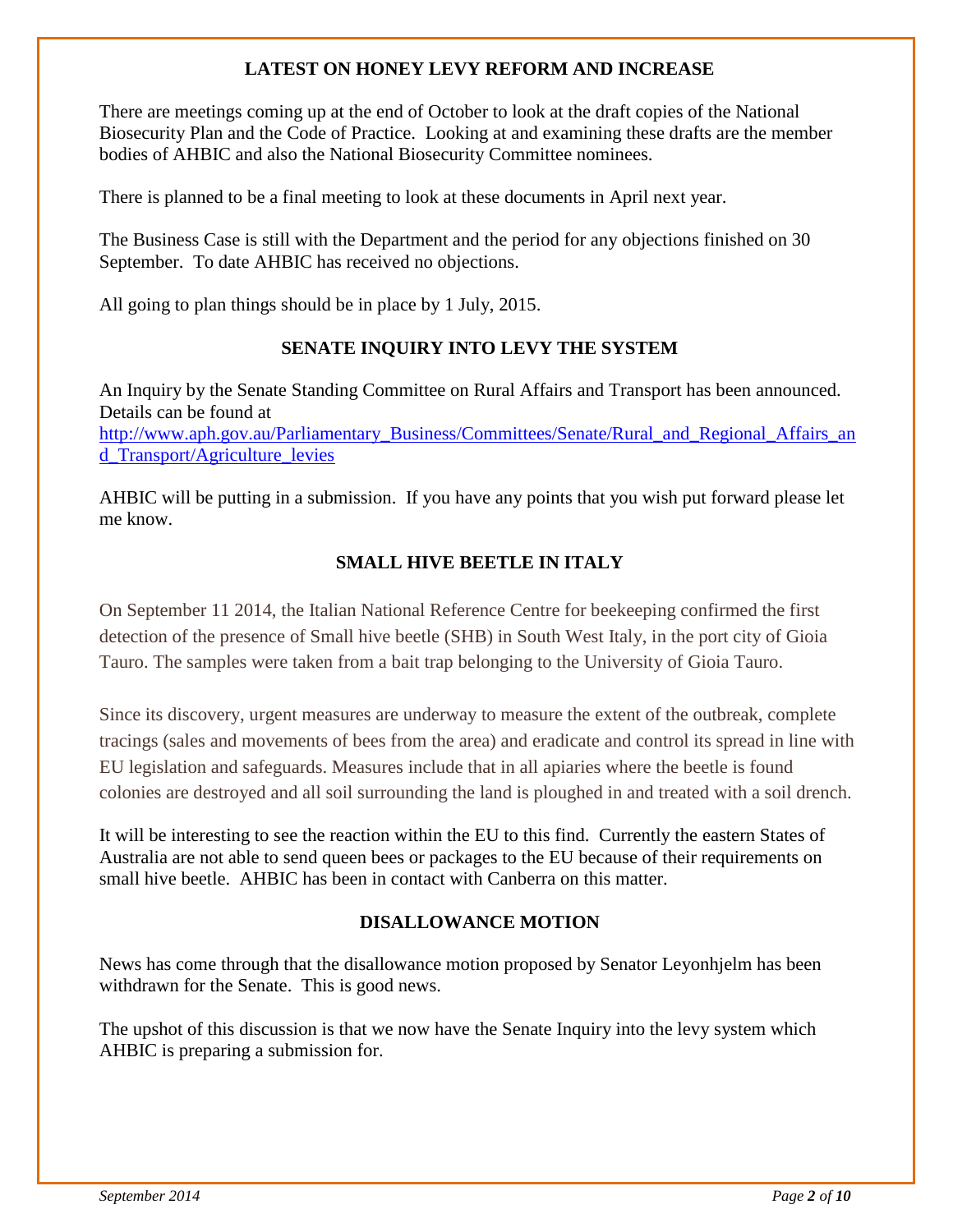#### **BIOSECURITY FARMER OF THE YEAR**

Unfortunately it was not third time lucky for Lindsay Bourke. Lindsay is to be congratulated for making the finals for three (3) years in a row. Will Lindsay submit for a fourth time?

#### **DRONE SEMEN IMPORTATION**

There was a teleconference recently to discuss the Import Risk Analysis (IRA) for drone bee semen. This has been on the books now since 2002 and needs to be progressed. AHBIC is collating some data to send in to have this IRA reactivated.

Drone bee semen importation is a crucial part of making sure that Australia tries to develop stock that is "varroa resistant" before varroa gets here. If we do not, then the agricultural and horticultural industries that rely on honey bees for pollination will be the big losers. Recent studies show the high reliance of these industries on feral bees for pollination. Those feral bees will disappear when varroa gets here.

#### **NEW CHEMICAL REGISTRATIONS**

There was a proposal to register a new active ingredient, fluensulfone. AHBIC wrote to APVMA on this asking what effect it would have on honey bees as nothing could be found in the literature.

The following reply was received:-

"At the present time we are only proposing to register an active constituent and not the associated product. When we assess an active, the active is assessed on toxicological, and chemistry and manufacture grounds only. To find out more details regarding the honey bee aspects, you will need to wait until we propose to register the associated product. When we get to this stage with a product you will see a similar gazette notice and a public release summary published on our website and you will be invited to provide comment."

The APVMA published a notice to register a new active ingredient, Flonicamid. Details can be found at [http://archive.apvma.gov.au/registration/assessment/docs/prs-flonicamid-september-](http://archive.apvma.gov.au/registration/assessment/docs/prs-flonicamid-september-2014.pdf)[2014.pdf](http://archive.apvma.gov.au/registration/assessment/docs/prs-flonicamid-september-2014.pdf)

AHBIC is making a submission to the APVMA re the labelling.

#### **TURKISH HONEY**

It has been reported to me that there are now two (2) new "honey" products from Turkey out there in the market place. One is Garden Honey the other is Forrest Honey.

For Garden Honey the ingredients on the label says "Glucose (60%), Fructose, Honey, Honey Flavour, Emulsifier (471), Colour (102)". A complaint has been submitted to the ACCC as AHBIC would contend this is in contravention of the Australia New Zealand Food Standards Code 2.8.2 which has a definition for honey which this product does not conform to. Honey is a prescribed name.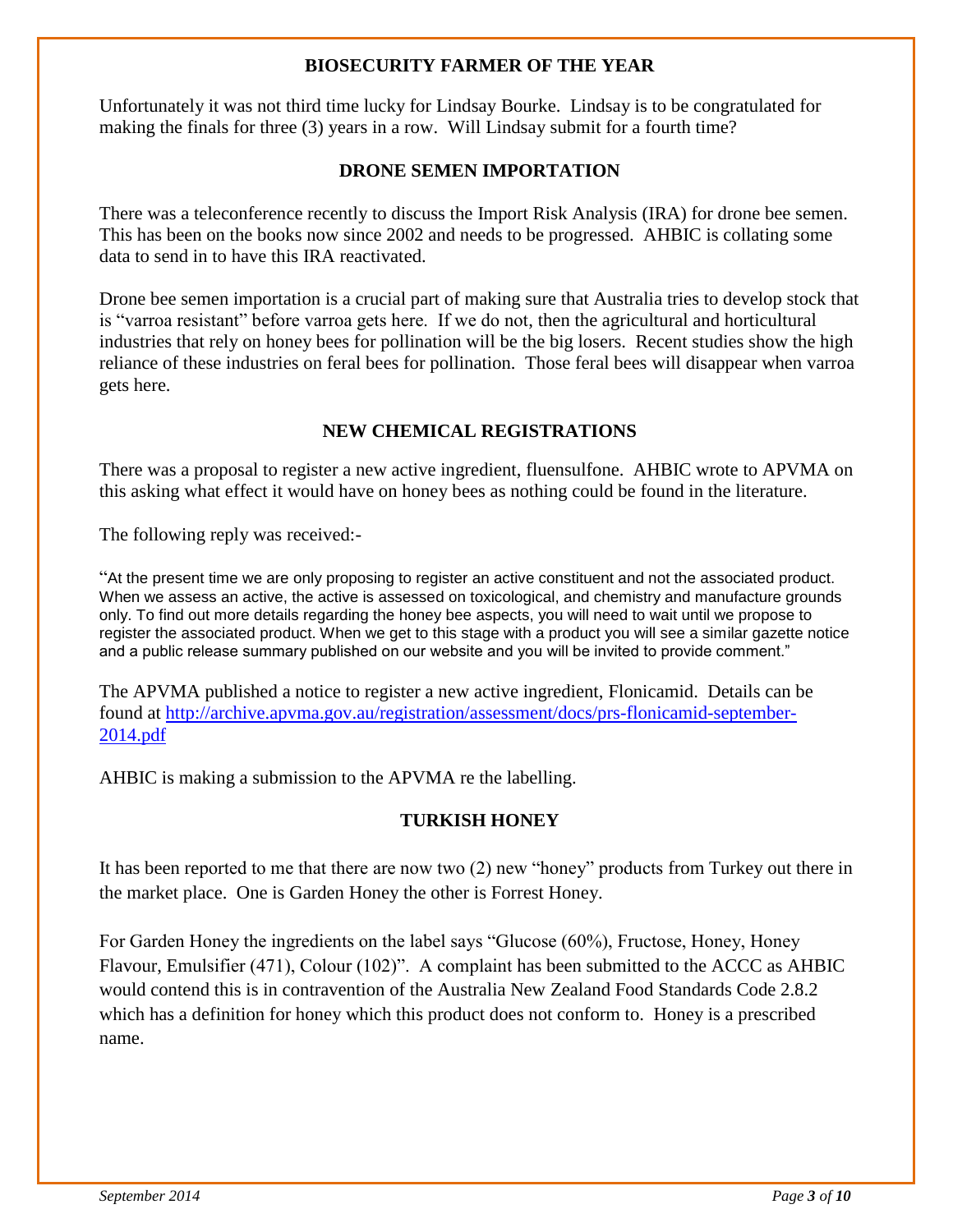AHBIC has also written to the Food Import Section at the Department of Agriculture complaining that this product has obviously either not been checked or was overlooked. AHBIC believes it has mounted a strong enough case for every product from Turkey to be inspected not just the 5% as honey is currently inspected.

Photos of the label for Forrest Honey have arrived and a further complaint has been lodged.

Thanks to those beekeepers who found these products and let me know. It is crucial that everyone keeps an eye out for these types of products and lets me know.

#### **TASMANIAN WORKSHOP**

AHBIC asked Peter McDonald, as the AHBIC Quarantine Chair, to attend a workshop in Tasmania on behalf of AHBIC. Peter has sent the following report.

"I recently represented AHBIC at a workshop organised and run by the CSIRO and held in Campbell Town, Tasmania, 19 August 2014. The workshop was titled "Preparedness for arrival of Varroa in Tasmania".

The basis of the workshop was to explain and get feedback and ideas for the CSIRO to develop a project that aims to do a couple of things:

1. Use of microchips attached to bees to be able to track their movements and collect data on their behaviours.

2. Monitor the interactions of different chemicals on Honeybee health to identify the healthiest options for varroa treatment.

There was some media early in 2014 that you may have seen. It described their sensors that they are going to use in this project that is available here: [http://www.csiro.au/Portals/Media/Bee-sensors](http://www.csiro.au/Portals/Media/Bee-sensors-take-flight-to-help-farmers.aspx)[take-flight-to-help-farmers.aspx](http://www.csiro.au/Portals/Media/Bee-sensors-take-flight-to-help-farmers.aspx)

What they are aiming to do is further develop their sensors so that they can generate their own power, store their power, capture data and wirelessly communicate this data back to a collection point. The scale with which they are working on is tiny but they are making good progress. They generate power with a little spring in the sensor that moves with the vibration of the bee when it is moving. They have a battery that is working. They have the CSIRO WiFi team going on the communication aspect. So they are getting close to a sensor to be able to track and collect useful data about bees.

When they released the media about what they were doing back in early 2014, they were flooded with public interest in the project, all of it positive. So heavy was the interest that it stopped work on the project for a while.

So that's the bee sensor bit. On the chemical side of the project they want to look at the interactions of common chemicals used for both varroa control and agricultural chemicals as well. They mentioned there was some research done by Nafi(?) in 2013 that suggested that a possible cause of honeybee mortality may be a combination of chemicals that in themselves was benign to the honeybee. It suggested that the varroa chemicals could also be involved.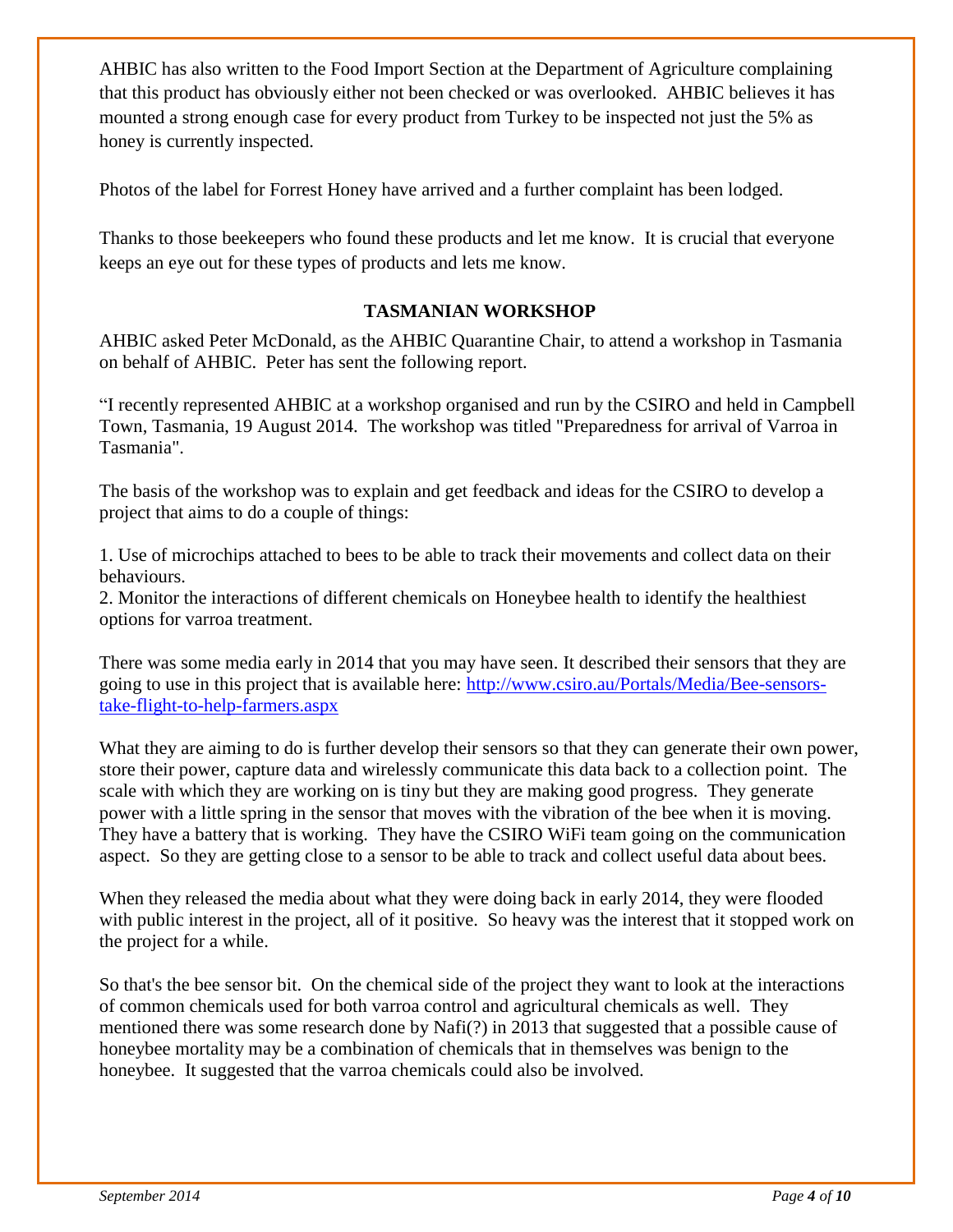So with good bee sensors and temperature of scales and constant checking of brood sizes etc. they hope to monitor the behaviour of the beehives and then introduce combinations of chemicals into different hives and check the results. This could then be used to determine what combination of chemicals could be detrimental to honeybee health. For example, they may find that treating varroa with Apistan and then later rotating to a different treatment, say ApiVar(a rotation process that is recommended to help reduce the incidence of resistance) may in fact be detrimental to the health of the hive. With information such as this available then a healthy rotation pattern could be suggested prior to us getting varroa.

I was quite excited with the potential of the project both from the direct target of their proposal (chemicals) but also from the side benefits that could come across.

They asked about what chemicals they should be including in the project and I indicated the Mite Away Quick Strips are a potential game saver for Australian beekeeping if their usage during honey production proves to be as they claim then they will be used often and widely throughout Australia, so knowing how the chemical treats bees would be very valuable. In addition I thought that if they got approval for MiteAway in their project we may be able to get good usage data to help with APVMA registration.

The use of their tracking devices I can see as being a great tool that could potentially be used elsewhere, specifically in exotic pest incursion to track and then destroy exotic bee swarms as and when they occur throughout Australia.

A way they are considering expanding the project is to roll out their sensor packages to many people/groups around the world because of the great interest already shown from their media release earlier in the year. Their concept was to give interested parties a sensor package to gather data in their area and in turn these people had to give that data back to CSIRO for the next 12 months before it went anywhere else. That way the whole project may become a world bee health project. The scope of that is huge. They have had some good corporate interest for sponsorship, the computer chip manufacturer Intel was mentioned. But this is not yet finalised and Dr Paulo de Souza mentioned that the CSIRO will be looking at the project closely and will be making some decisions about it around October. They may ask AHBIC for some support, at this stage not monetary but written support for the project.

I have asked for details about the Nafi research and copies of their presentations in Tassie to give you even more to read, but nothing has been forthcoming as yet, so you get this bit only.

So that's about it. I was convinced at the workshop as to the benefits of the proposal and as long as when more information comes out about it would recommend AHBIC support it. As I said, I was very excited about the possibilities of the whole project.

Peter"

#### **ANNUAL MEETINGS**

AHBIC will be holding its AGM on Saturday 4 July 2015 at the Penrith Panthers Leagues Club at Penrith. This will follow the NSWAA conference. More details on the AHBIC AGM later. Annual conferences for 2015 as I have them are:-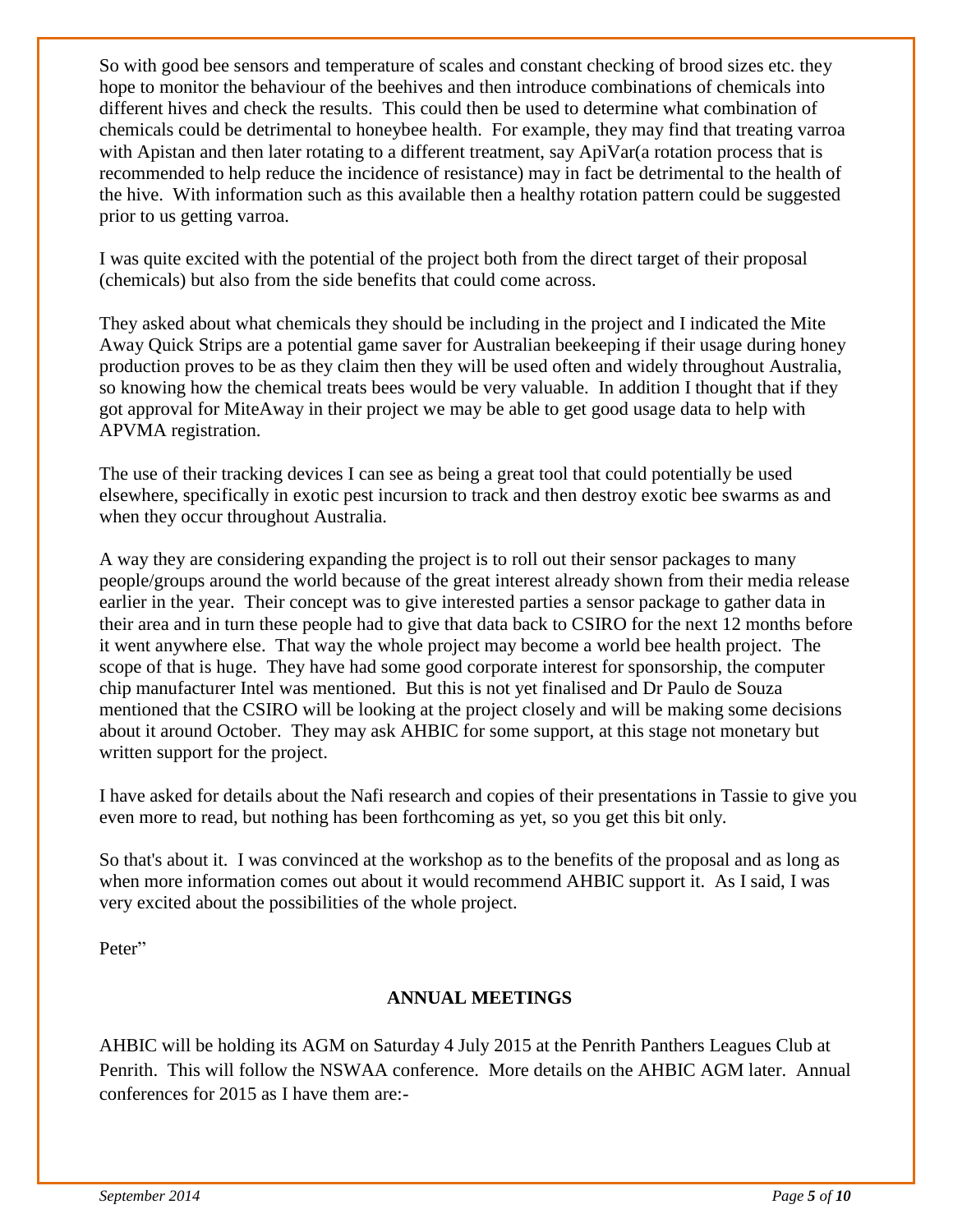| Queensland Beekeepers Association            | 11 $&$ 12 June - Cleveland |  |  |  |
|----------------------------------------------|----------------------------|--|--|--|
| New South Wales Apiarists Association        | $2 & 3$ July - Penrith     |  |  |  |
| <b>Tasmanian Beekeepers Association</b>      | 29 & 30 May                |  |  |  |
| WA Farmers Federation - Beekeeping Section   | February                   |  |  |  |
| South Australian Apiarists Association       | 18 & 19 June               |  |  |  |
| Victorian Apiarists Association              | End of June                |  |  |  |
| Honey Packers and Marketers Association      | <b>TBA</b>                 |  |  |  |
| National Council of Pollination Associations | <b>TBA</b>                 |  |  |  |
| Australian Queen Bee Breeders Association    | <b>TBA</b>                 |  |  |  |
| Australian Honey Bee Industry Council        | 4 July - Penrith           |  |  |  |

#### **NEW BEE APP**

CropLife Australia has developed a new bee app called BeeConnected. It will serve beekeepers by improving the communication between beekeepers, farmers and spray applicators. The idea of the app is to be able to find out where possible spraying could take place and thus be able to protect your bees.

This will only work if beekeepers are prepared to go online and put in details. If you find any glitches please let CropLife Australia know. Below is the press release.



#### **WORLD FIRST APP FOR AUSTRALIAN FARMERS AND BEEKEEPERS TO ASSIST PROTECT POLLINATORS**

**Thursday 25 September (Canberra) –** Australian farmers and beekeepers now have access to a world-first smart-phone application to help ensure the safety of bees during normal farming practices. CropLife Australia, the peak national organisation for the plant science sector, today launched BeeConnected, a first of its kind geomap based, user-driven communication and coordination tool to help protect Australia's honey bee population.

Chief Executive Officer of CropLife Australia, Matthew Cossey, said "Australia has one of the healthiest honey bee colonies in the world, responsible for the pollination of many of Australia's food crops and it's therefore essential we all assist in keeping it that way. CropLife Australia's consultation on new and world leading stewardship programs with both farmers and beekeepers identified an opportunity to enable easy and effective communication between the parties. For this reason, CropLife Australia, in partnership with the Australian Honey Bee Industry Council, has today launched BeeConnected, a world-first innovative communication tool to enable collaboration between farmers and beekeepers."

The Executive Director of the Australian Honey Bee Industry Council, Mr Trevor Weatherhead, said BeeConnected enables two-way communication between farmers and beekeepers that will help protect pollinators while ensuring personal privacy.

"The Australian Honey Bee Industry Council is proud to partner with CropLife Australia in promoting the use of such an innovative tool that will help beekeepers and farmers work together to keep bees healthy," said Mr Weatherhead.

"It's easy to take for granted the importance of honey bees and pollination however, the financial value to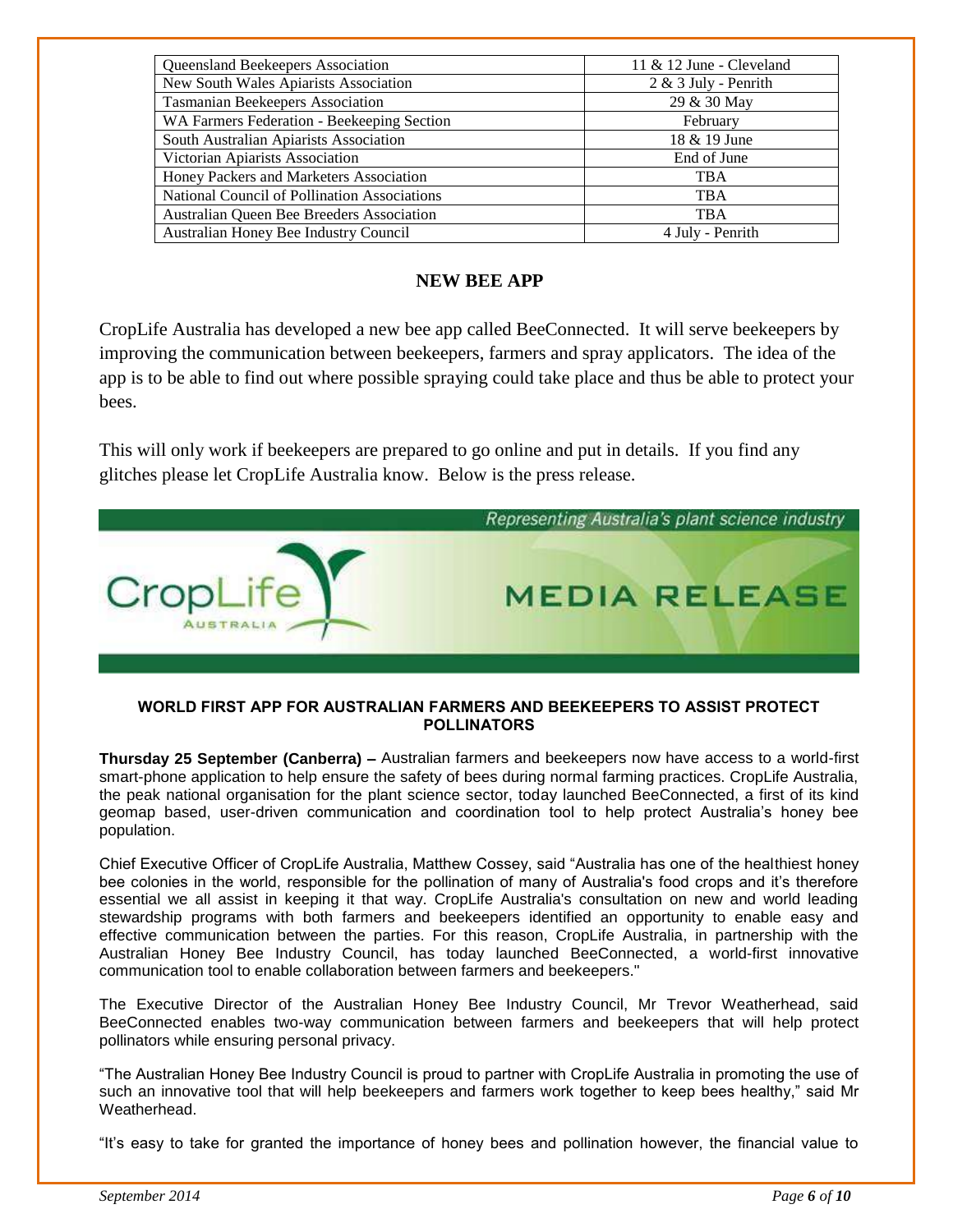agricultural and horticultural crops is estimated at approximately \$4 to \$6 billion annually. Beekeepers and the cropping community working together will help to limit any potential damage to bees."

Mr Cossey said improved communication between users of crop protection products and beekeepers using BeeConnected can further reduce the risk of unintended exposure of bees to any products that may have the potential to negatively impact bee health. BeeConnected uses latest technology to provide a convenient, efficient medium for this communication to take place.

"BeeConnected allows farmers to easily log the location of their properties through a Google Maps-based platform with GPS capability. Beekeepers can use the same functions to log the present or future locations of their beehives. When a beehive is logged nearby to a farmer's property, both users are sent automated notifications and are able to chat further about their activities via a secure internal messaging service.

"Farmers and agricultural service contractors can also use BeeConnected to log the time and location of a specific crop protection product application activity. They are then connected with beekeepers in the specific geographical area by the same alert and messaging system.

"CropLife Australia and our members have invested significant time, money and resources into the development of the app and are very proud to again be implementing and facilitating world-leading industry stewardship initiatives," said Mr Cossey.

"CropLife is very pleased that all of Australia's state farmer organisations and a number of key agricultural producer groups have joined the initiative as official supporters and will be promoting use of the app amongst their members. BeeConnected is officially supported by the Aerial Agricultural Association of Australia, AgForce Queensland, Australian Seed Federation, AUSVEG, Grain Producers Australia, Grain Producers SA, NSW Farmers, Northern Territory Farmers Association, Queensland Farmers' Federation, Tasmanian Farmers & Graziers Association, Victorian Farmers Federation, and WAFarmers.

"A 2013 report by Deloitte Access Economics calculated that 76 per cent of Australian agricultural production can be attributed to the use of chemical crop protection products. At the same time, 65 percent of the species of crops grown in Australia since European settlement are dependent on honey bee pollination. When used responsibly and in accordance with approved label instructions, crop protection products do not pose a risk to honey bees.

"BeeConnected is a part of CropLife's Pollinator Protection Initiative (PPI), which also includes the recently released Seed Treatment Stewardship Strategy. The PPI is one component of CropLife Australia's Stewardship First program, which aims to foster the responsible and sustainable use of crop protection products throughout their lifecycle, helping to extend the life of these vital farming tools, and ensuring the protection of human and environmental health," concluded Mr Cossey.

BeeConnected can be downloaded for free as an iPhone or Android App, or accessed on a desktop computer via a web browser. For more information, and to download, visit [www.croplife.org.au/beeconnected.](http://www.croplife.org.au/beeconnected)

**Contact: Jaelle Bajada (Manager – Public Affairs) Ph: 02 6230 6399 Mob: 0410 491 261**

#### **About CropLife Australia**

CropLife Australia (CropLife) is the peak industry organisation representing the agricultural chemical and biotechnology (plant science) sector in Australia. CropLife represents the innovators, developers, manufacturers and formulators of crop protection and agricultural biotechnology products. The plant science industry provides products to protect crops against pests, weeds and diseases, as well as developing crop biotechnologies that are key to the nation's agricultural productivity, sustainability and food security. The plant science industry is worth more than \$17.6 billion a year to the Australian economy and directly employs thousands of people across the country. CropLife and its members are committed to the stewardship of their products throughout their lifecycle and to ensuring that human health, environment and trade issues associated with agricultural chemical use in Australia are responsibly and sustainably managed. Our member companies contribute more than \$13 million a year to stewardship activities to ensure the safe and effective use of their products. CropLife ensures the responsible use of these products through its mandatory industry code of conduct and has set a benchmark for industry stewardship through programs such as *drumMUSTER,* ChemClear® and Agsafe Accreditation and Training. Our stewardship activities demonstrate our commitment to managing the impacts associated with container waste and unwanted chemicals.

**Website:** [www.croplife.org.au](http://www.croplife.org.au/) **Facebook:** [www.facebook.com/croplifeoz](http://www.facebook.com/croplifeoz) **Twitter[: www.twitter.com/croplifeoz](http://www.twitter.com/croplifeoz)**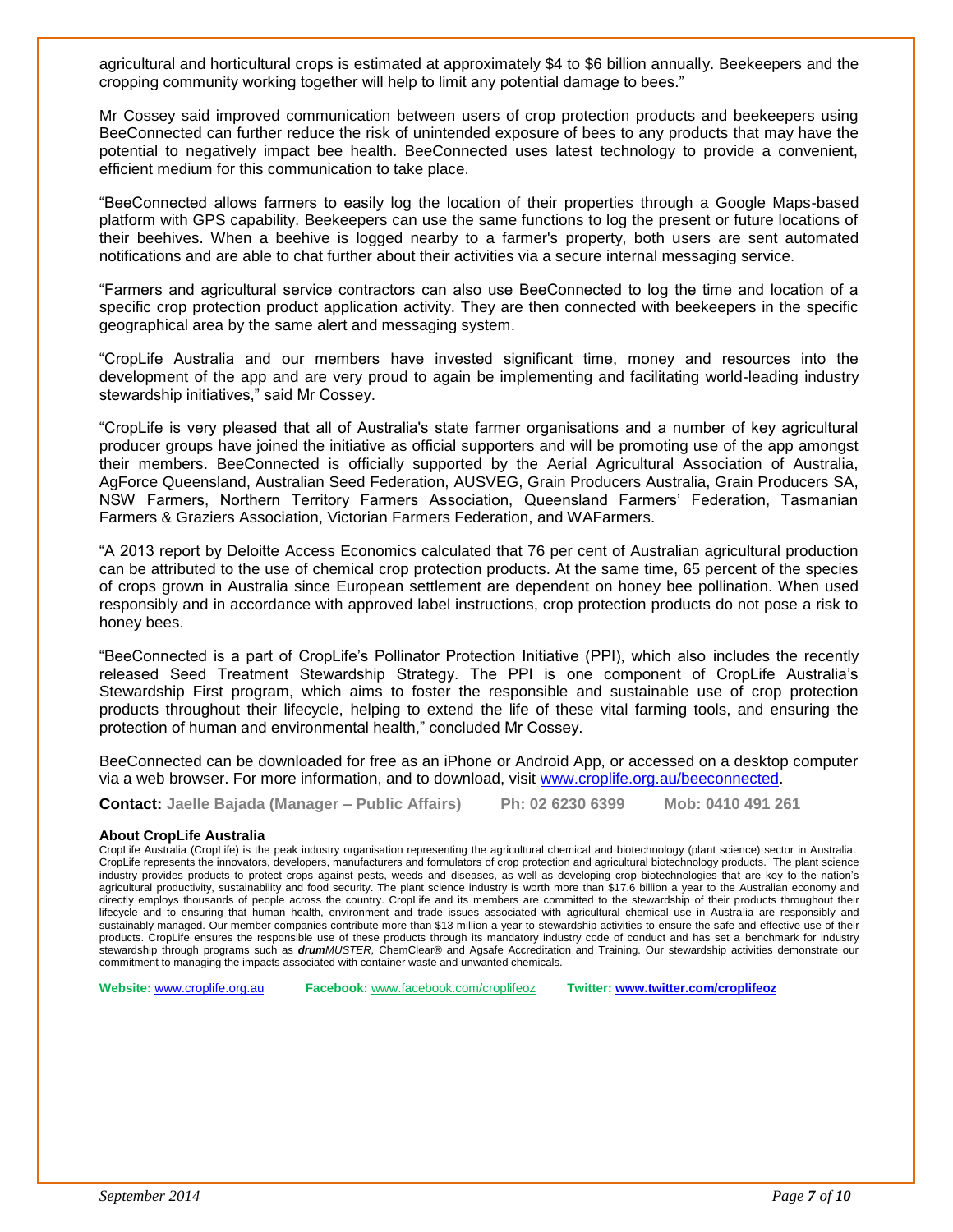#### **BIOSECURITY REGULATIONS IN QUEENSLAND**

I have received the following from the Queensland Department of Agriculture, Fisheries and Forestry and they have asked me to include it in our newsletter.

#### **Biosecurity regulations to be reviewed**

Queenslanders will soon be able to have their say on the future management of biosecurity.

Biosecurity Queensland General Manager of Strategy and Legislation Patrick Bell said biosecurity measures were being reviewed to better protect the economy, environment and community from pests and diseases.

"Biosecurity systems play an important role in safeguarding our agricultural industries and environment," Mr Bell said.

"Protecting our farms against pests and diseases helps support profitable, resilient industries and maintains trade access."

The Queensland Government introduced a new Biosecurity Act earlier this year that will change the way biosecurity is managed.

It is now time to consider the regulations that will sit under the Biosecurity Act.

Biosecurity Queensland has worked closely with industry to review all of the current regulations and determine which rules should be discontinued or maintained.

The outcomes of the review have been outlined in a Regulatory Impact Statement including options to address several key issues.

Mr Bell said the proposed regulations were being reviewed and would soon be open for public comment.

"We'll primarily be seeking feedback on options for managing banana pests, mango pests, cattle ticks, bee pests and fees," he said.

"We're also seeking feedback on those regulations that we're proposing to maintain and those that are proposed to be discontinued.

"We're expecting the Regulatory Impact Statement to remain open for feedback for six weeks.

"Interested parties can subscribe to be notified when it is released for public comment."

To subscribe or for more information visit daff.qld.gov.au or, call 13 25 23 or email [BiosecurityAct@daff.qld.gov.au](mailto:BiosecurityAct@daff.qld.gov.au)

#### **BEES TO REPLACE SPRAYING FOR CHERRY BROWN ROT**

This article is from the ABC Rural website. [http://www.abc.net.au/news/2014-09-26/bees-to](http://www.abc.net.au/news/2014-09-26/bees-to-replace-spraying-for-cherry-brown-rot/5770926)[replace-spraying-for-cherry-brown-rot/5770926](http://www.abc.net.au/news/2014-09-26/bees-to-replace-spraying-for-cherry-brown-rot/5770926)

They say it sounds a bit far-fetched but back in 2002 there was a project funded by the then Honey Bee Research and Development Committee titled "The Use of Honeybees as a Transfer Vector for Core Rot in Apples" which showed it was possible to use bees to spreads the bio control agent to the apple trees. This means that spraying was not necessary. You can read about it at <https://rirdc.infoservices.com.au/items/02-046>

There were also press reports recently about this method being used in Canada. Seems everything old is new again.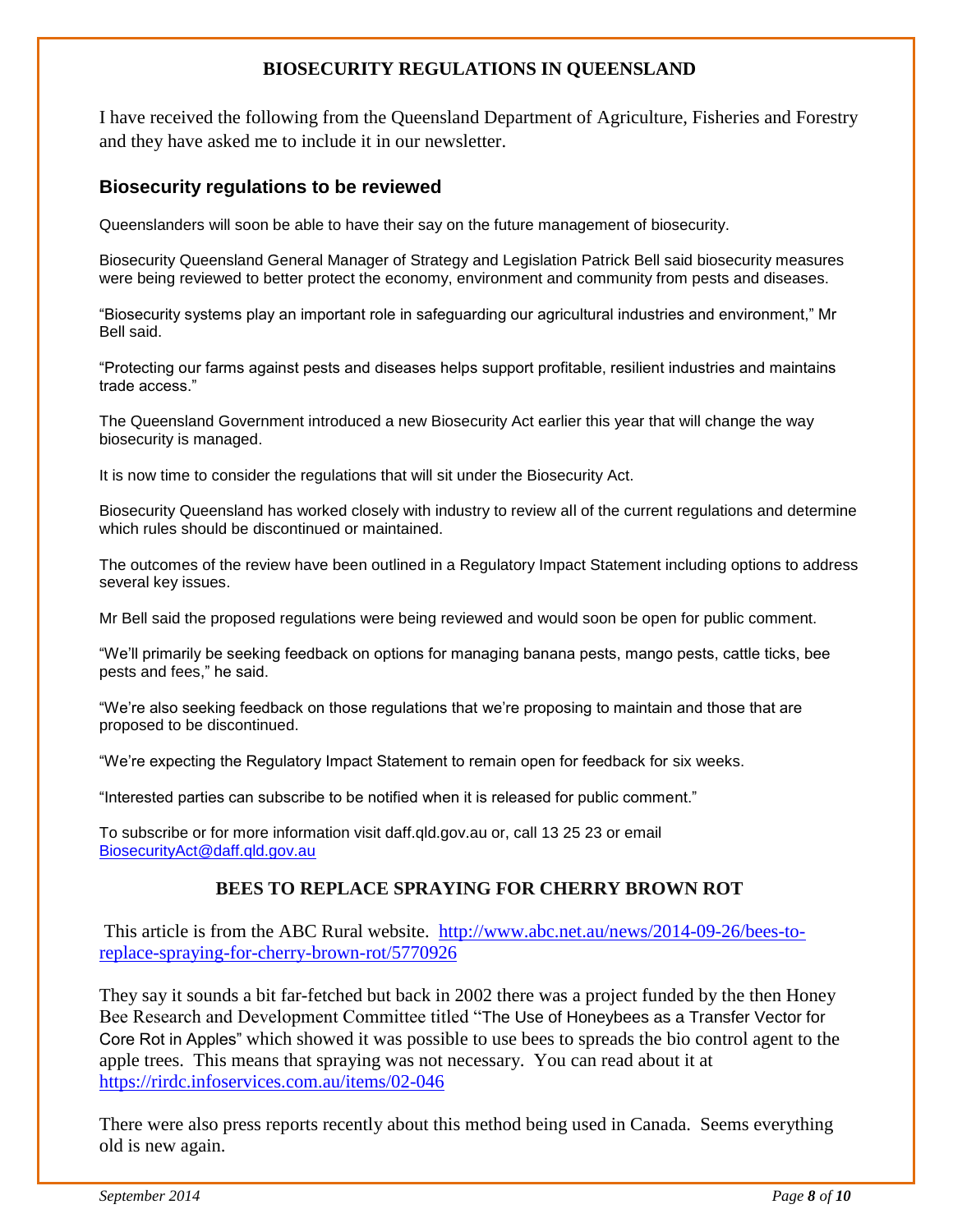#### **IMPORT EXPORT DATA**

| <b>Period</b> | <b>Combined</b> | <b>Combined</b> |               | <b>Packed</b>  | <b>Bulk</b>    | <b>Packed</b>  | <b>Packed</b>  | <b>Bulk</b>    | <b>Bulk</b>    |
|---------------|-----------------|-----------------|---------------|----------------|----------------|----------------|----------------|----------------|----------------|
|               | <b>Imports</b>  | <b>Exports</b>  |               | <b>Exports</b> | <b>Exports</b> | <b>Exports</b> | <b>Exports</b> | <b>Exports</b> | <b>Exports</b> |
|               | <b>Tonnes</b>   | <b>Tonnes</b>   |               | <b>Tonnes</b>  | <b>Tonnes</b>  | <b>Tonnes</b>  | %              | <b>Tonnes</b>  | $\%$           |
| <b>Mar-15</b> |                 |                 | $Mar-15$      |                |                |                |                |                |                |
| <b>Dec-14</b> |                 |                 | <b>Dec-14</b> |                |                |                |                |                |                |
| <b>Sep-14</b> |                 |                 | Sep-14        |                |                |                |                |                |                |
| <b>Jun-14</b> | 1451            | 910             | <b>Jun-14</b> | 520            | 390            |                |                |                |                |
| <b>YTD</b>    | 1451            | 910             | <b>YTD</b>    | 520            | 390            | 520            | 57%            | 390            | 43%            |
| Mar-14        | 975             | 1,036           | $Mar-13$      | 628            | 408            |                |                |                |                |
| <b>Dec-13</b> | 485             | 1,075           | <b>Dec-13</b> | 621            | 454            |                |                |                |                |
| $Sep-13$      | 809             | 1,233           | <b>Sep-13</b> | 652            | 581            |                |                |                |                |
| $Jun-13$      | 766             | 1,251           | <b>Jun-13</b> | 760            | 491            |                |                |                |                |
| <b>YTD</b>    | 3035.3          | 4,595           | <b>YTD</b>    | 2,661          | 1,934          | 2,661          | 58%            | 1,934          | 42%            |
|               |                 |                 |               |                |                |                |                |                |                |
| $Mar-13$      | 414             | 1,165           | <b>Mar-13</b> | 574            | 591            |                |                |                |                |
| <b>Dec-12</b> | 652             | 1,065           | <b>Dec-12</b> | 576            | 489            |                |                |                |                |
| <b>Sep-12</b> | 1113            | 1,036           | <b>Sep-12</b> | 626            | 410            |                |                |                |                |
| <b>Jun-12</b> | 1049            | 1,157           | <b>Jun-12</b> | 609            | 548            |                |                |                |                |
| <b>Total</b>  | 3,228           | 4,423           |               | 2,385          | 2,038          | 2,385          | 54%            | 2,038          | 46%            |
| $Mar-12$      | 975             | 1,305           | $Mar-12$      | 544            | 761            |                |                |                |                |
| <b>Dec-11</b> | 782             | 1,501           | <b>Dec-11</b> | 543            | 957            |                |                |                |                |
| <b>Sep-11</b> | 831             | 961             | Sep-11        | 422            | 539            |                |                |                |                |
| <b>Jun-11</b> | 658             | 1,104           | <b>Jun-11</b> | 529            | 575            |                |                |                |                |
|               | 3,246           | 4,871           |               | 2,038          | 2,832          | 2,038          | 42%            | 2,832          | 58%            |

#### **BANK ACCOUNT**

AHBIC has closed its account at the Commonwealth Bank. Please make sure that if you make a payment to AHBIC you use the Bendigo Bank account which can be found at the bottom of the voluntary contribution form on the next page.